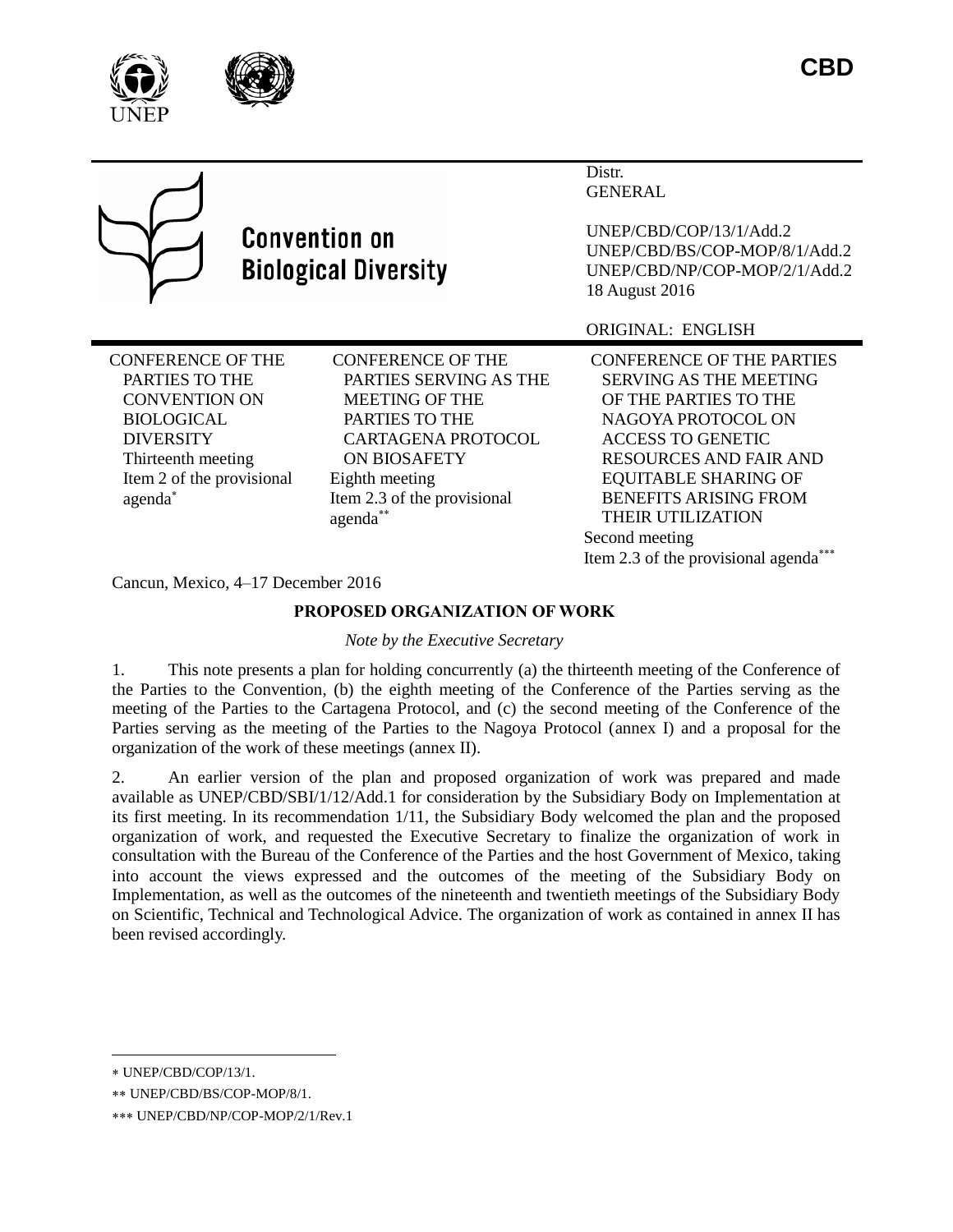UNEP/CBD/COP/13/1/Add.2 UNEP/CBD/BS/COP-MOP/8/1/Add.2 UNEP/CBD/NP/COP-MOP/2/1/Add.2 Page 2

l

#### *Annex I*

## **PLAN FOR HOLDING CONCURRENTLY THE THIRTEENTH MEETING OF THE CONFERENCE OF THE PARTIES TO THE CONVENTION, THE EIGHTH MEETING OF THE CONFERENCE OF THE PARTIES SERVING AS THE MEETING OF THE PARTIES TO THE CARTAGENA PROTOCOL AND THE SECOND MEETING OF THE CONFERENCE OF THE PARTIES SERVING AS THE MEETING OF THE PARTIES TO THE NAGOYA PROTOCOL**

#### **A. Opening of the meetings**

1. A representative of the Government of the Republic of Korea, the President of the twelfth meeting of the Conference of the Parties, will declare open the thirteenth meeting of the Conference of the Parties on Sunday 4 December 2015 and invite the Conference of the Parties to elect its president. Following tradition, a representative of the Government of Mexico, the host country, is expected to be elected as the President of the thirteenth meeting of the Conference of the Parties (COP 13).

2. In line with rule 21 of the rules of procedure, the term of office of the new President commences immediately on their election and since Mexico is also a Party to the Cartagena Protocol and the Nagoya Protocol, the President automatically becomes a member, and President, of the existing Bureau, which also serves as the Bureau of the Conference of the Parties serving as the meetings of the Parties to the Cartagena and Nagoya Protocols. Consequently, the new President will also become the President of each of the meetings of the Parties to the Protocols. In that capacity, the President will then open the eighth meeting of the Conference of the Parties serving as the meeting of the Parties to the Cartagena Protocol (COP-MOP 8 to the Cartagena Protocol) and the second meeting of the Conference of the Parties serving as the meeting of the Parties to the Nagoya Protocol (COP-MOP 2 to the Nagoya Protocol).

3. After declaring COP 13, COP-MOP 8 to the Cartagena Protocol, and COP-MOP 2 to the Nagoya Protocol open, the President will convene a joint plenary to hear statements. The President is expected to first present the outcomes or progress of the deliberations of the high-level segment, which is scheduled for 2 and 3 December 2016. Following that, the joint plenary will hear concise statements on behalf of regional groups and of some observer organizations. Regional groups and observers will be encouraged to present consolidated statements covering the Convention and the Protocols. The meetings would then be adjourned until the next day.

#### **B. Plenary sessions**

4. The meetings will resume their sessions in the morning of Monday, 5 December 2016. First, COP will adopt its agenda; agree on the organization of work proposed for the concurrent meetings; establish two working groups to address all items except for those addressed in plenary and establish a budget committee; designate the chairpersons of each working group, 1 and the chair of the budget committee.

5. The President would then sequentially invite COP-MOP to the Cartagena Protocol and the COP-MOP to the Nagoya Protocol to adopt their respective agendas, agree on the organization of work proposed for the concurrent meetings, endorse the working groups and the budget committee established by COP, and refer items of their respective agenda to the working groups, as appropriate.

6. During this session a number of agenda items of COP and each COP-MOP will be considered. A single report on credentials will be submitted by the Bureau in the context of agenda item 4 of COP and item 3 of the respective agendas of each of the COP-MOPs. COP will also address pending issues under its item 5. The report of the Executive Secretary would address item 8 of the respective agendas (the administration of the Convention and the Protocols and budgetary matters). The Executive Secretary

<sup>&</sup>lt;sup>1</sup> In the event that the chairperson is from a country that is not Party to one or both Protocols, a substitute would be elected from among the Parties to the Protocol to chair items related to one or the other Protocol.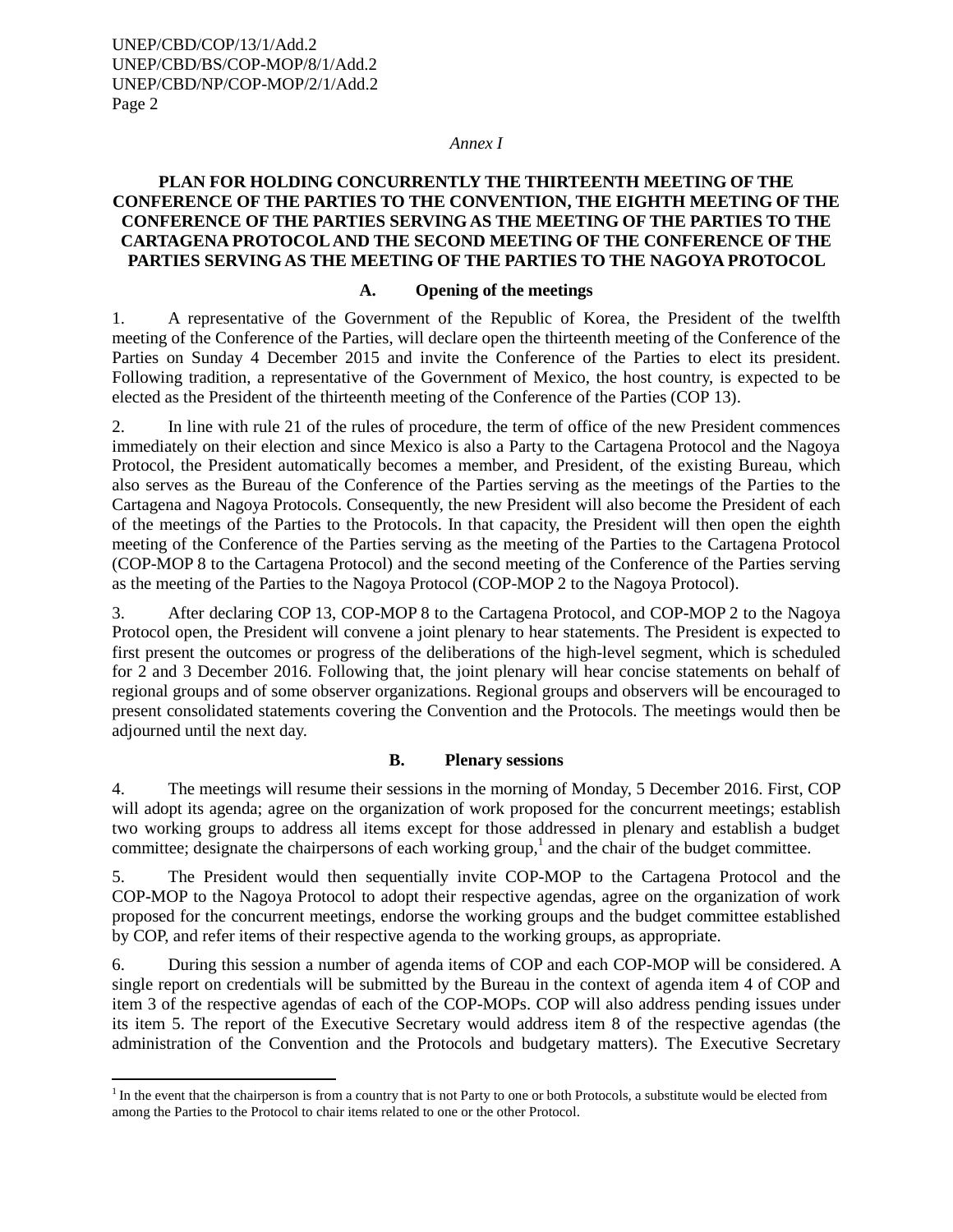would also report on regional preparatory and intersessional meetings, including the work of the Subsidiary Body on Implementation at its first meeting thereby addressing agenda item 7 of COP 13, item 5 of COP-MOP 8 to the Cartagena Protocol, and item 5 of COP-MOP 2 to the Nagoya Protocol. The COP-MOPs to the Cartagena and Nagoya Protocols would also hear reports from their respective Compliance Committees. However, substantive matters arising from the reports of the Compliance Committees would be referred to the Working Groups.

7. The meetings will then be adjourned so that the working groups may commence their work.

8. The second plenary session is scheduled for the afternoon of 9 December 2016. This session is expected to review progress in the work of the working groups and adopt any draft decisions on items that have been concluded.

9. The third plenary session scheduled for the afternoon of 13 December is also intended to review progress of the working groups and the budget committee.

10. The fourth, and last, round of the plenary sessions will take place on the final day of the meetings, on the afternoon of 17 December 2016. COP and each of the COP-MOPs will adopt the draft decisions submitted to each of their respective governing bodies by the working groups and the budget committee; consider other matters, if any, under their respective agendas (COP-MOP 8 to the Cartagena Protocol, item 18; COP-MOP 2 to the Nagoya Protocol, item14; and COP 13, item 20); and adopt their respective meeting reports.

11. Representatives of regional groups and other delegations will then be invited to make one set of closing remarks covering matters related to one or more of the meetings, if they so wish. Following the closing remarks, the President will declare each meeting closed.

# **C. Working groups**

12. With the exception of some specific items, which will be addressed in plenary sessions, most of the agenda items of each of the meetings will be addressed within one of two working groups. Upon concluding their work, each of the working groups will deliver a set of draft decisions to each of the Conference of the Parties, the Conference of the Parties serving as the meeting of the Parties to the Cartagena Protocol, and the Conference of the Parties serving as the meeting of the Parties to the Nagoya Protocol, as appropriate.

13. Each working group will have to devote an appropriate amount of time to address the agenda items assigned to it. In accordance with the adopted organization of work, agenda items from each of the meetings that are of a similar or related nature would be addressed in close proximity by the same working group. Accordingly, conference room papers (CRPs) on similar or related items under the Convention and the Protocols will also be considered in proximity. For example, the consideration of a CRP by Parties to a Protocol would immediately follow the consideration of a CRP on a related topic by Parties to the Convention or vice versa.

14. There will also be a few items that will be jointly introduced for consideration and any decisions resulting from such considerations will be relevant to all the meetings. In some cases, some aspects of the item being jointly considered may benefit from a more integrated approach and thus the ensuing deliberations and understanding would take place with a view to adopting more coherent and consistent decisions that would enhance implementation across the three instruments. Joint introductions and considerations of some of the items will enhance efficiency in the running of the meetings and would enable the cross-fertilization of ideas during the deliberations. However, any decision or element of a decision resulting from joint considerations would need to be adopted by each of the respective meetings.

15. Contact groups may also be created by the plenary or the working groups as needed to address specific items.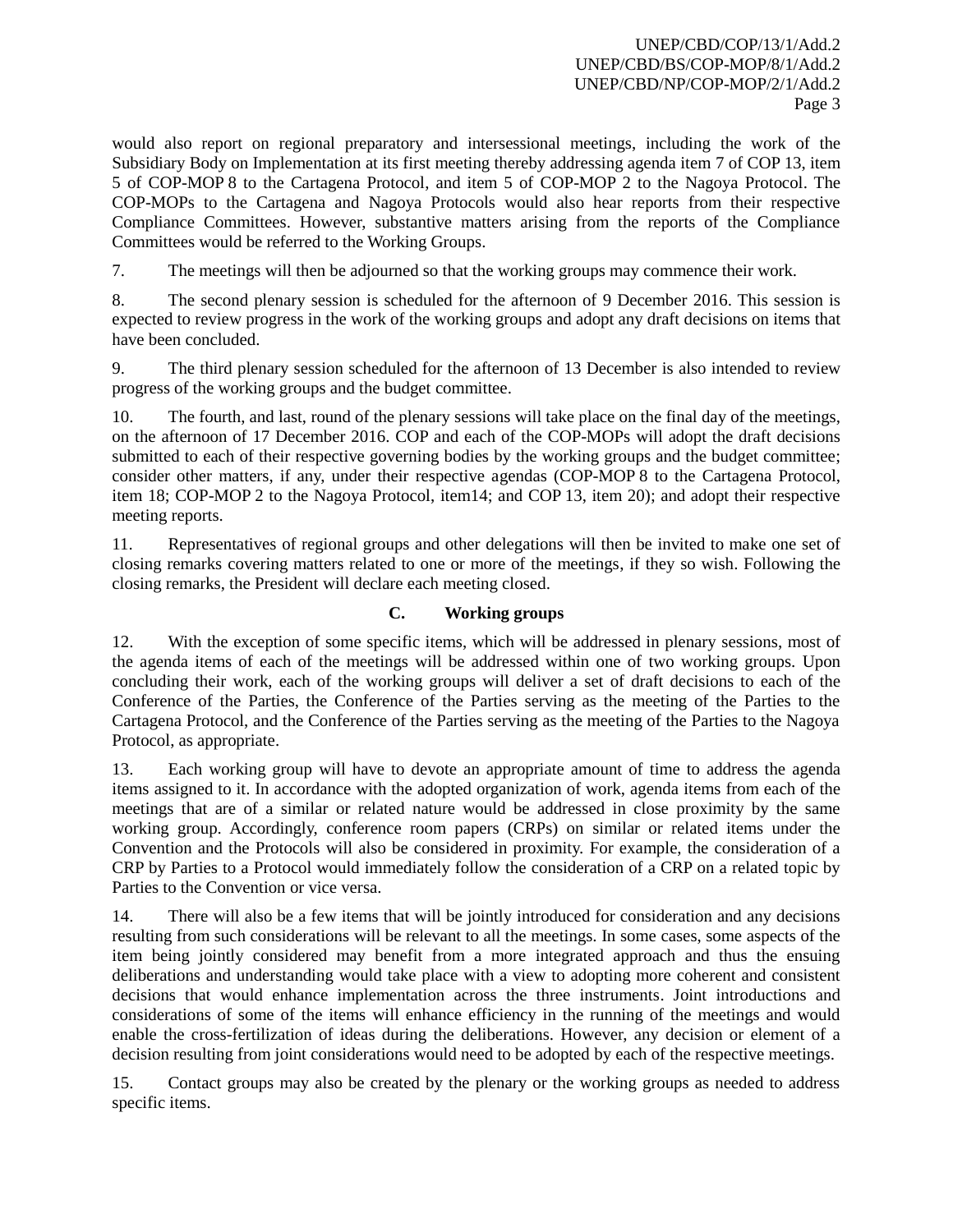## **D. Possible items for consideration in proximity or jointly**

16. The following provisional agenda items or elements of agenda items are proposed for consideration, jointly or in proximity, by the plenary and/or the appropriate working group, contact group or committee:

(a) *Items to be considered by COP*:

*Date and venue of future meetings (*COP 13 agenda item 6). The date and venue of future meetings will be determined by COP. CP/COP-MOP and NP/COP-MOP decided that their meetings would be held concurrent with the meetings of COP;

(b) *Items proposed for consideration by COP, CP/COP-MOP and NP/CO-MOP jointly*: The decisions under these items have common elements; joint consideration will allow for the necessary consistency across the three bodies:

- (i) *Credentials (*COP 13 agenda item 4; CP/COP-MOP 8 agenda item 3; and NP/COP-MOP 2 agenda item 3). A single report will be presented by the Bureau. Each body would in turn adopt the report;
- (ii) *Budgetary matters (*COP 13 agenda item 8; CP/COP-MOP 8 agenda item 10; and NP/COP-MOP 2 agenda item 9.) It is expected that negotiations on the budgets for all three bodies would be undertaken in the same contact group. Some elements of the decision are expected to be common (such as: shared and common costs, functional review of the Secretariat) while others will be specific to each body. The plenary of each body would adopt its budget;
- (iii) *Improving the efficiency of structures and processes* -*Modus operandi of the Subsidiary Body on Implementation;* (COP agenda item 18, CP/COP-MOP agenda item 5, NP/COP-MOP agenda item 5.2). SBI 1/9 recommends that COP adopt the modus operandi and, subsequently, each of the COP-MOPs endorse them;
- (iv) *Improving the efficiency of structures and processes criteria for reviewing experience with the concurrent meetings*: (COP agenda item 18, CP/COP-MOP agenda item 5, CP/COP-MOP agenda item 5.3). It is expected that each of the COP-MOPs would adopt consistent lists of criteria as recommended in SBI 1/11;
- (c) *Items considered by COP with recommendations from the COP-MOPs*:

*Matters related to the financial mechanism:* (COP agenda item 11; CP/COP-MOP 8 agenda item 8; and NP/COP-MOP 2 agenda item 7). The Conference of the Parties will provide guidance to the financial mechanism, taking into account any elements for guidance suggested by, and other recommendations from, the COP-MOPs to the Protocols;

(d) *Items proposed for consideration in proximity*: While the items under each body on these items are independent, they will be considered in proximity to facilitate synergies:

- (i) *Review of implementation* (COP agenda item 9, CP/COP-MOP agenda items 5 and 14, and NP/COP-MOP agenda item 5.1);
- (ii) *Capacity-building, awareness and communication (*COP 13 agenda item 12; CP/COP-MOP 8 agenda items 6 and 17; and NP/COP-MOP 2 agenda items 10 and 11);
- (iii) *Clearing-house* (CP/COP-MOP 8 agenda item 7; and NP/COP-MOP 2 agenda item 6);
- (iv) *Cooperation* (COP 13 agenda item 13; CP/COP-MOP 8 agenda item 9; and NP/COP-MOP 2 agenda item 8).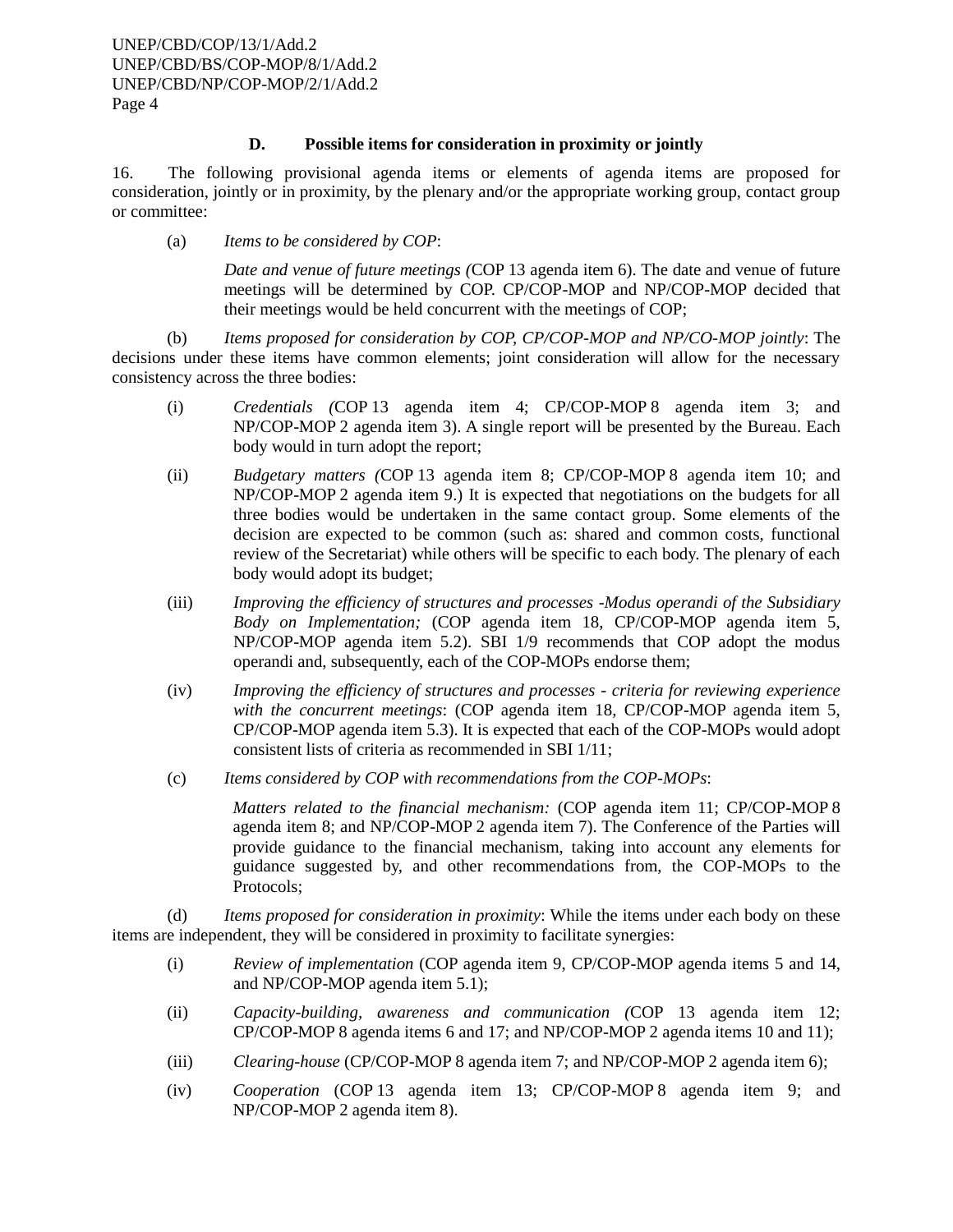# **E. Management of agenda items**

17. Given that COP 13 and the meetings of the Protocols will be taking place concurrently within a two-week period, there will be a need to streamline proceedings where possible, while preserving the full integrity of the decision-making processes.

18. Accordingly, the Bureau and Secretariat propose that the limited negotiation time available should be used primarily to address new or unresolved issues, including bracketed texts appearing in draft decisions submitted by open-ended subsidiary bodies (SBI, SBSTTA and the Working Group on Article 8(j)) and issues that have not yet been addressed at the intergovernmental level.

19. It is proposed that general statements that repeat points previously raised and discussed at one of the subsidiary bodies should be avoided, especially on those issues for which a comprehensive draft decision has already been prepared by one of these subsidiary bodies. The Chair may propose not to open the floor for statements at the first occasion that such items are taken up in the working group but rather suggest that the relevant draft decisions, circulated in advance in document UNEP/CBD/COP/13/2, be converted to a Conference Room Paper to facilitate text-based discussions in a subsequent session. Where there are a limited number of discrete issues to resolve, the Chair may refer the item to a contact group or other informal discussions.

20. Parties are invited to take into account these plans when preparing their interventions. More detailed information in this regard will be made available.

## **F. Technical arrangements**

21. Whether convened in plenary or in working groups, those States that are not Parties to the Cartagena Protocol and/or the Nagoya Protocol would be present as observers for the consideration of the items regarding the Protocols. Technical measures would be in place to distinguish Parties from non-Parties during the deliberations in order to assist the President of the meetings or the chairpersons of the working groups. For items specific to one or other of the Protocols, priority in speaking order will be given to the Parties to that Protocol.

22. For practical reasons, the seating arrangements of the meeting of COP will be used for the meetings of COP-MOPs.

23. All documents for the meetings, including in-session documents, will be made available on a website created for the meetings. All efforts will be made to ensure timely meeting announcements on screens and on the website of the meetings.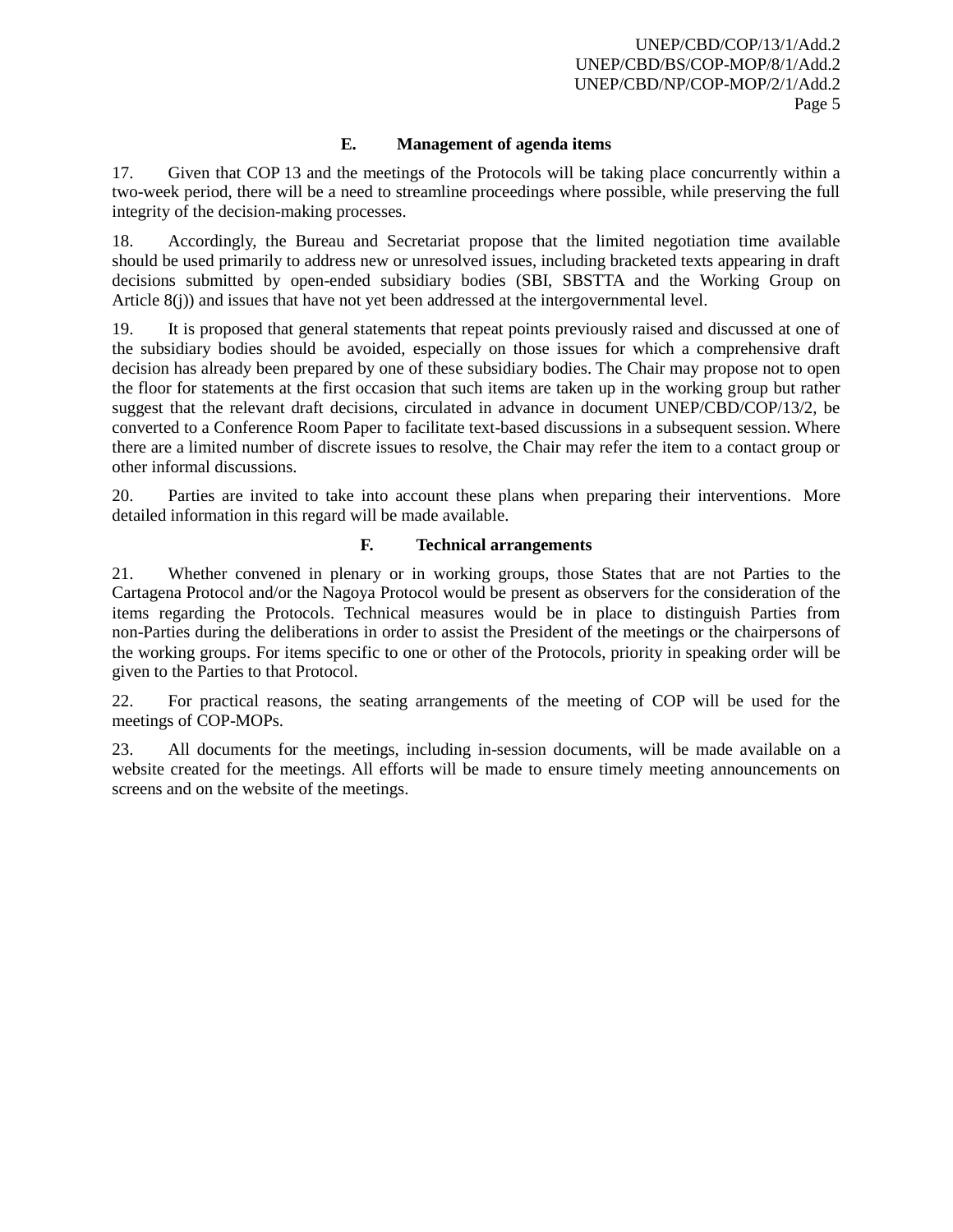#### *Annex II*

**Proposed organization of work for the thirteenth meeting of the Conference of the Parties to the Convention on Biological Diversity, the eighth meeting of the Conference of the Parties serving as the meeting of the Parties to the Cartagena Protocol and the second meeting of the Conference of the Parties serving as the meeting of the Parties to the Nagoya Protocol**

| Sunday,             | <b>Plenary</b>                                                                       |  |  |
|---------------------|--------------------------------------------------------------------------------------|--|--|
| 4 December          | <b>COP13</b>                                                                         |  |  |
| $3 p.m. - 6 p.m.$   | 1. Opening of the meeting.                                                           |  |  |
|                     | 3. Election of officers (electing the President).                                    |  |  |
|                     | <b>CP/COP-MOP8</b>                                                                   |  |  |
|                     | 1. Opening of the meeting.                                                           |  |  |
|                     | NP/COP-MOP 2                                                                         |  |  |
|                     | 1. Opening of the meeting.                                                           |  |  |
| Monday,             | <b>COP13</b>                                                                         |  |  |
| 5 December          | 2. Adoption of the agenda and organization of work.                                  |  |  |
| $10$ a.m. $-1$ p.m. | 3. Election of officers (other than the President).                                  |  |  |
|                     | <b>CP/COP-MOP8</b>                                                                   |  |  |
|                     | 2. Organizational matters.                                                           |  |  |
|                     | 2.1 Adoption of the agenda;                                                          |  |  |
|                     | 2.2 Election of substitute officers;                                                 |  |  |
|                     | 2.3 Organization of work.                                                            |  |  |
|                     | NP/COP-MOP 2                                                                         |  |  |
|                     | 2. Organizational matters.                                                           |  |  |
|                     | 2.1 Adoption of the agenda;                                                          |  |  |
|                     | 2.2 Election of substitute officers;                                                 |  |  |
|                     | 2.3 Organization of work.                                                            |  |  |
|                     | <b>COP13</b>                                                                         |  |  |
|                     | 5. Pending issues.                                                                   |  |  |
|                     | 4. Report on credentials.                                                            |  |  |
|                     | <b>CP/COP-MOP8</b>                                                                   |  |  |
|                     | 3. Report on credentials.                                                            |  |  |
|                     | NP/COP-MOP 2                                                                         |  |  |
|                     | 3. Report on credentials.                                                            |  |  |
|                     | <b>COP13</b>                                                                         |  |  |
|                     | 7. Reports of intersessional and regional preparatory meetings.                      |  |  |
|                     | <b>CP/COP-MOP8</b>                                                                   |  |  |
|                     | 5. Report of the Subsidiary Body on Implementation.                                  |  |  |
|                     | 4. Report of the Compliance Committee.                                               |  |  |
|                     | NP/COP-MOP 2                                                                         |  |  |
|                     | 4. Report of the Compliance Committee.                                               |  |  |
|                     | 5. Report of the Subsidiary Body on Implementation.                                  |  |  |
|                     | <b>COP13</b>                                                                         |  |  |
|                     | 8. Report of the Executive Secretary on the administration of the Convention and the |  |  |
|                     | budget of the Trust Funds.                                                           |  |  |
|                     | <b>CP/COP-MOP8</b>                                                                   |  |  |
|                     | 10. Report of the Executive Secretary on the administration of the Protocol and on   |  |  |
|                     | budgetary matters.                                                                   |  |  |
|                     | NP/COP-MOP 2                                                                         |  |  |
|                     | 9. Report of the Executive Secretary on the administration of the Protocol and on    |  |  |
|                     | budgetary matters.                                                                   |  |  |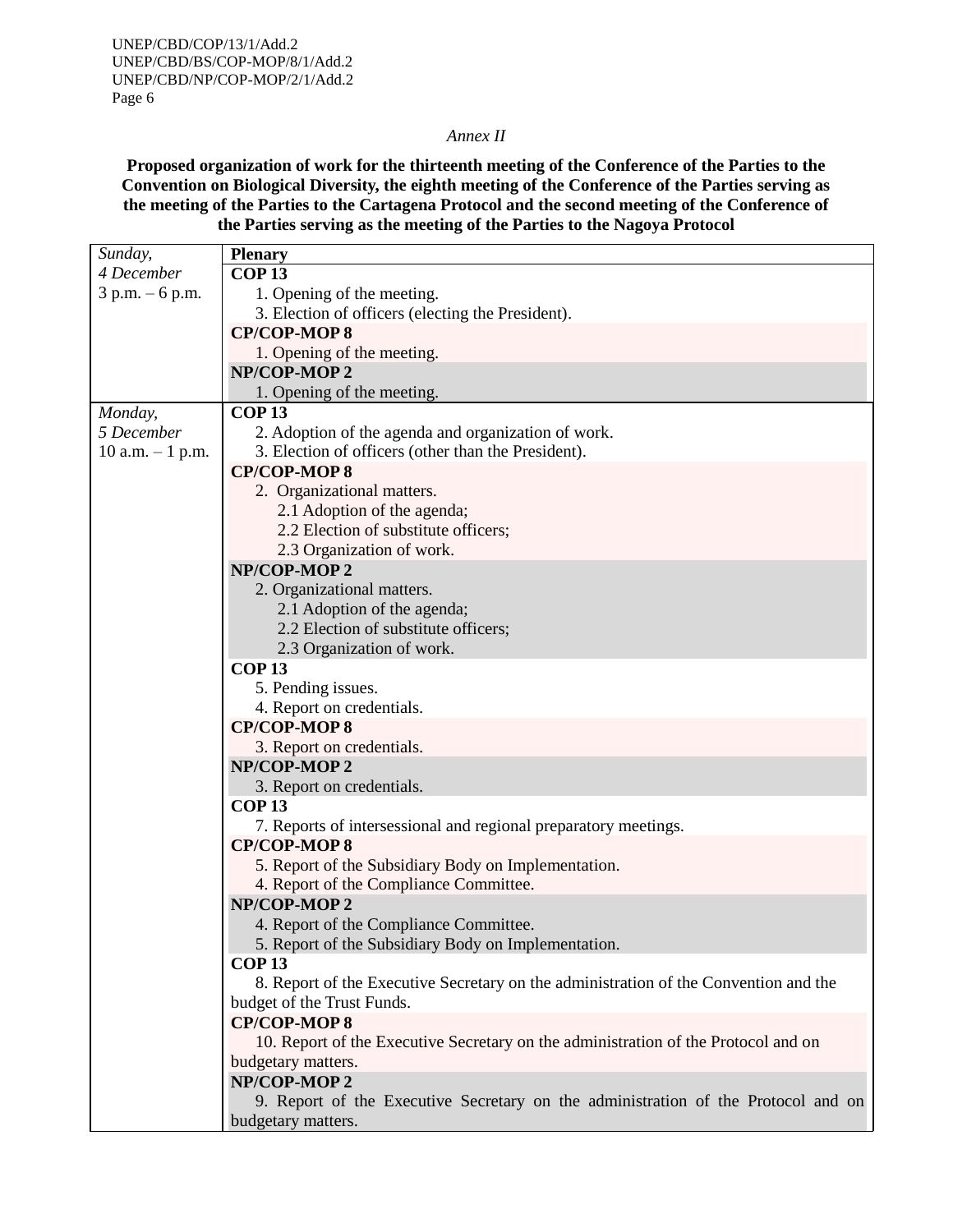|                     | <b>Working Group I</b>                                                             | <b>Working Group II</b>                            |
|---------------------|------------------------------------------------------------------------------------|----------------------------------------------------|
| Monday,             | <b>COP13</b>                                                                       | <b>COP13</b>                                       |
| 5 December          | 9. Interim review of progress towards the implementation of the Strategic Plan for | 15. Marine and coastal biodiversity: ecologically  |
| $3 p.m. - 6 p.m.$   | Biodiversity 2011-2020 and the achievement of the Aichi Biodiversity Targets,      | or biologically significant marine areas; specific |
|                     | and related means of implementation.                                               | work plan on biodiversity and acidification in     |
|                     | <b>CP/COP-MOP8</b>                                                                 | cold-water areas; addressing impacts of marine     |
|                     | 14. Review of implementation and effectiveness of the Protocol.                    | debris and anthropogenic underwater noise on       |
|                     | NP/COP-MOP2                                                                        | marine and coastal biodiversity; and marine        |
|                     | 5.1 Review of progress towards Aichi Biodiversity Target 16.                       | spatial planning and training initiatives.         |
|                     | 13. Assessment and review of the effectiveness of the Protocol (Article 31).       | <b>COP13</b>                                       |
|                     | <b>CP/COP-MOP8</b>                                                                 | 16. Invasive alien species: addressing risks       |
|                     | 4. Report of the Compliance Committee.                                             | associated with trade; experiences in the use of   |
|                     | NP/COP-MOP 2                                                                       | biological control agents; and decision support    |
|                     | 4. Report of the Compliance Committee (Article 30).                                | tools.                                             |
| Tuesday,            | <b>COP13</b>                                                                       | <b>COP13</b>                                       |
| 6 December          | 11. Resource mobilization and financial mechanism.                                 | 17. Other scientific and technical issues,         |
| $10$ a.m. $-1$ p.m. | <b>CP/COP-MOP8</b>                                                                 | including synthetic biology, implications of the   |
|                     | 8. Matters related to the financial mechanism and resources.                       | assessment of the Intergovernmental Science-       |
|                     | NP/COP-MOP2                                                                        | Policy Platform on Biodiversity and Ecosystem      |
|                     | 7. Financial mechanism and resources (Article 25).                                 | Services on pollinators, and sustainable wildlife  |
|                     |                                                                                    | management. (Also including climate-related        |
|                     |                                                                                    | geoengineering).                                   |
| Tuesday,            | <b>COP13</b>                                                                       | <b>COP13</b>                                       |
| 6 December          | 12. Other means of implementation: enhancement of capacity-building, technical     | 10. Strategic actions to enhance the               |
| $3 p.m. - 6 p.m.$   | and scientific cooperation and other initiatives to assist implementation.         | implementation of the Strategic Plan for           |
|                     | <b>CP/COP-MOP8</b>                                                                 | Biodiversity 2011-2020 and the achievement of      |
|                     | 6. Capacity-building and the roster of biosafety experts                           | the Aichi Biodiversity Targets: (Mainstreaming     |
|                     | NP/COP-MOP2                                                                        | and integration of biodiversity within and across  |
|                     | 10. Measures to assist in capacity-building and capacity development (Art. 22).    | sectors; Implications of the 2030 Agenda for       |
|                     | CP/COP-MOP-8                                                                       | Sustainable development and of other relevant      |
|                     | 17. Public awareness, education and participation (Article 23).                    | international processes)                           |
|                     | NP/COP-MOP-2                                                                       |                                                    |
|                     | 11. Measures to raise awareness of the importance of genetic resources and         |                                                    |
|                     | associated traditional knowledge (Article 21).                                     |                                                    |
|                     | <b>CP/COP-MOP8</b>                                                                 |                                                    |
|                     | 7. Operation and activities of the Biosafety Clearing-House.                       |                                                    |
|                     | NP/COP-MOP 2                                                                       |                                                    |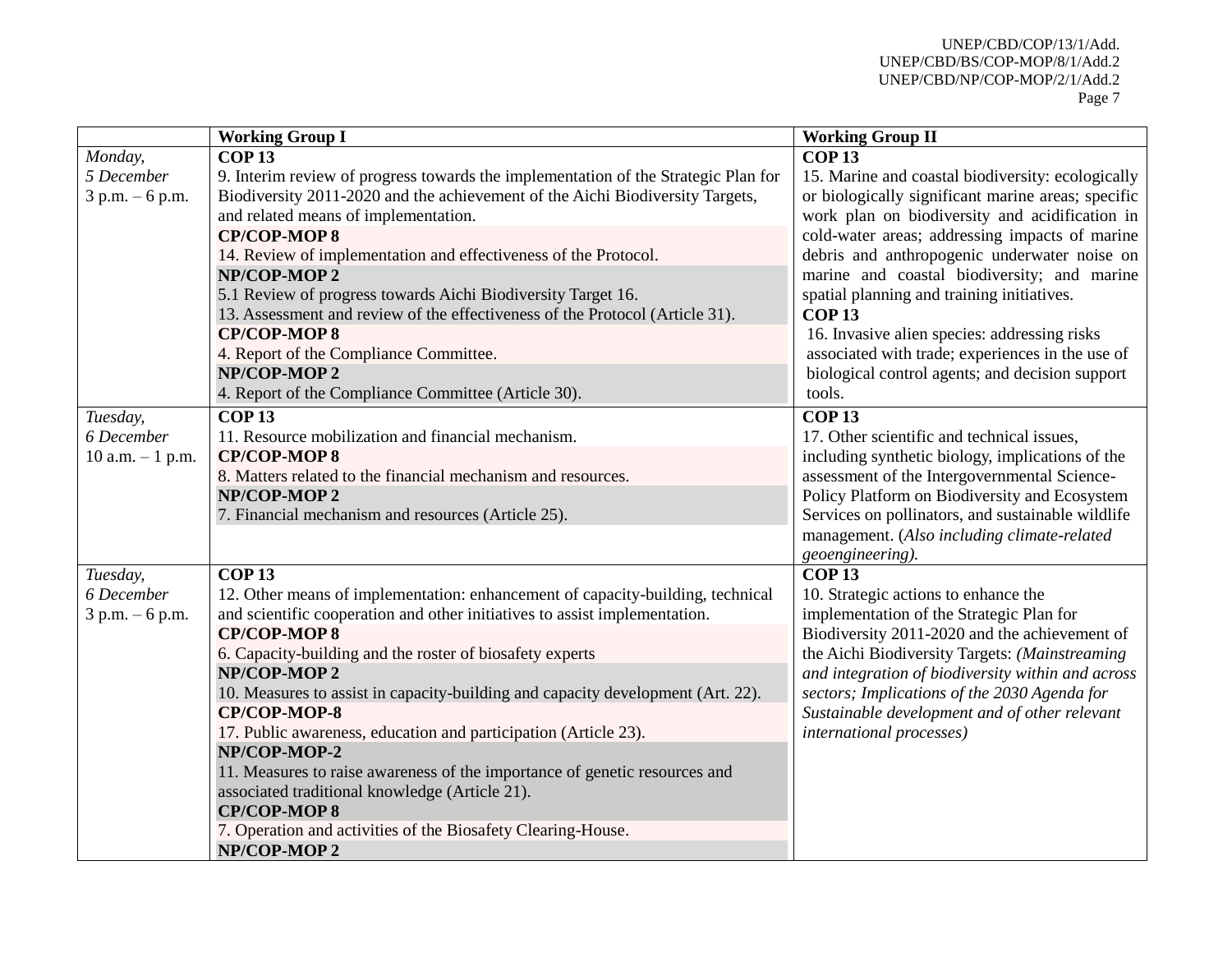# UNEP/CBD/COP/13/1/Add.2 UNEP/CBD/BS/COP-MOP/8/1/Add.2 UNEP/CBD/NP/COP-MOP/2/1/Add.2 Page 8

|                     | <b>Working Group I</b>                                                              | <b>Working Group II</b>                             |
|---------------------|-------------------------------------------------------------------------------------|-----------------------------------------------------|
|                     | 6. The ABS Clearing-House and information-sharing (Article 14).                     |                                                     |
| Wednesday,          | <b>COP13</b>                                                                        | <b>COP13</b>                                        |
| 7 December          | 13. Cooperation with other conventions and international organizations.             | 10. Strategic actions to enhance the                |
| $10$ a.m. $-1$ p.m. | <b>CP/COP-MOP8</b>                                                                  | implementation of the Strategic Plan for            |
|                     | 9. Cooperation with other organizations, conventions and initiatives.               | Biodiversity 2011-2020 and the achievement of       |
|                     | NP/COP-MOP 2                                                                        | the Aichi Biodiversity Targets: (Biodiversity       |
|                     | 8. Cooperation with other international organizations, conventions and initiatives. | and Climate change; Protected areas;                |
|                     |                                                                                     | Ecosystem restoration; Forest biodiversity;         |
|                     |                                                                                     | Biodiversity and human health)                      |
| Wednesday,          | <b>COP13</b>                                                                        | <b>COP13</b>                                        |
| 7 December          | 18. Improving the efficiency of structures and processes under the Convention,      | 14. Article 8(j) and related provisions: guidelines |
| $3 p.m. - 6 p.m.$   | including integration among the Convention and its Protocols.                       | for the repatriation of traditional knowledge;      |
|                     | <b>CP/COP-MOP8</b>                                                                  | guidelines for the development of legislation or    |
|                     | 5.1 Modus operandi of the Subsidiary Body on Implementation.                        | other mechanisms; and recommendations from          |
|                     | 5.2 Integration among the Convention and its Protocols.                             | the United Nations Permanent Forum on               |
|                     | NP/COP-MOP 2                                                                        | Indigenous Issues.                                  |
|                     | 5.2 Report of the Subsidiary Body on Implementation – modus operandi.               |                                                     |
|                     | 5.3 Report of the Subsidiary Body on Implementation - integration among the         |                                                     |
|                     | Convention and its Protocols – (criteria for reviewing experience).                 |                                                     |
| Thursday,           | NP/COP-MOP 2                                                                        | <b>COP13</b>                                        |
| 8 December          | 12. The need for and modalities of a global multilateral benefit-sharing            | 19. Guidelines for the sixth national reports,      |
| $10$ a.m. $-1$ p.m. | mechanism (Article 10).                                                             | modalities for future editions of the Global        |
|                     | <b>CP/COP-MOP8</b>                                                                  | Biodiversity Outlook and indicators.                |
|                     | 15. Socio-economic considerations (Article 26).                                     |                                                     |
|                     | 16. Nagoya – Kuala Lumpur Supplementary Protocol on Liability and Redress.          |                                                     |
| Thursday,           | <b>CP/COP-MOP8</b>                                                                  | <b>COP13</b>                                        |
| 8 December          | 11. Risk assessment and risk management (Articles 15 and 16).                       | (Matters outstanding)                               |
| $3 p.m. - 6 p.m.$   | 12. Unintentional transboundary movements and emergency measures                    |                                                     |
|                     | (Article 17).                                                                       |                                                     |
|                     | 13. Transit and contained use of living modified organisms (Article 6).             |                                                     |
|                     | 5.3 Use of the term "indigenous peoples and local communities".                     |                                                     |
| Friday,             | <b>COP13</b>                                                                        | <b>COP13</b>                                        |
| 9 December          | <b>CP/COP-MOP8</b>                                                                  | (Matters outstanding)                               |
| $10$ a.m. $-1$ p.m. | NP/COP-MOP 2                                                                        |                                                     |
|                     | (Matters outstanding)                                                               |                                                     |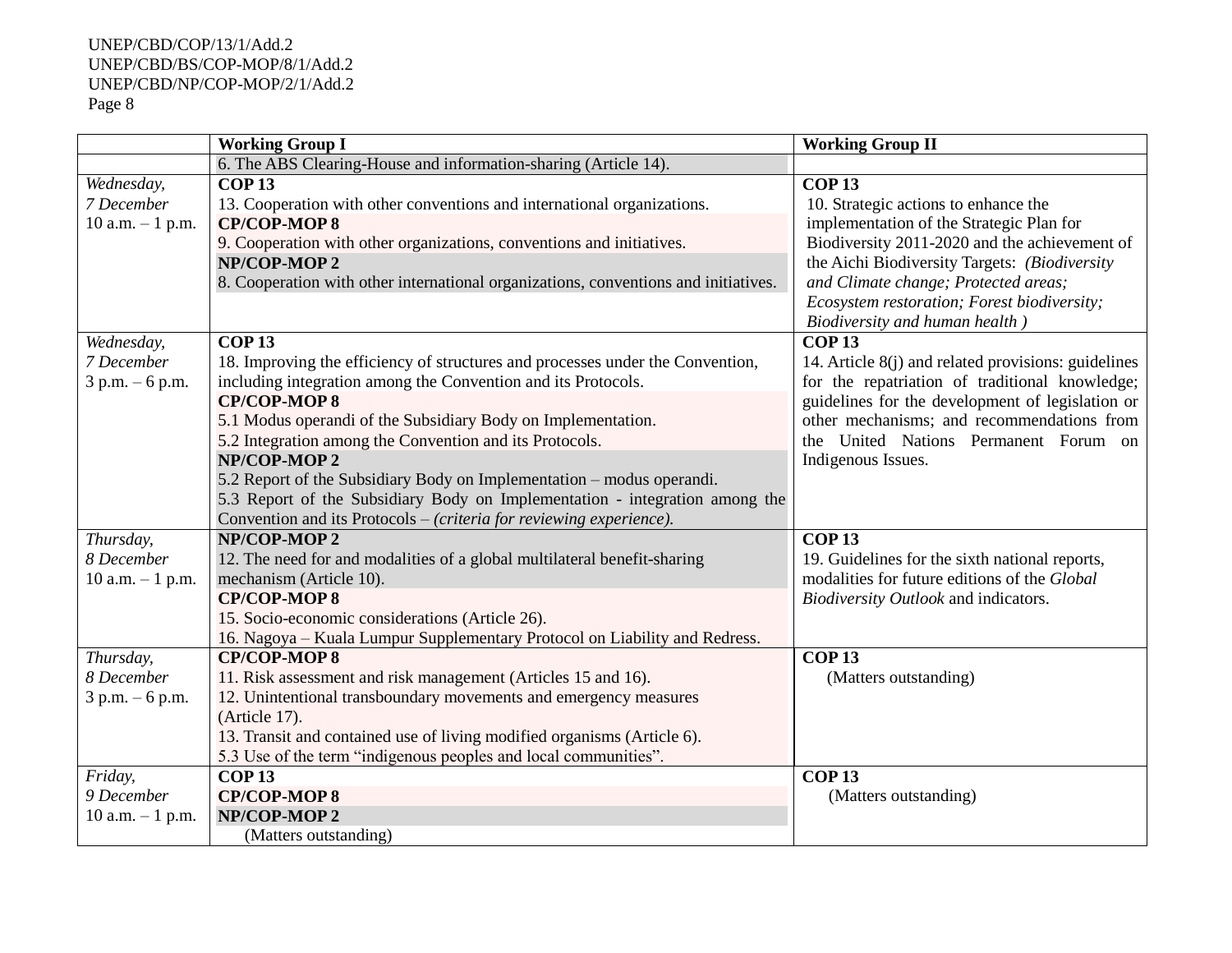#### UNEP/CBD/COP/13/1/Add. UNEP/CBD/BS/COP-MOP/8/1/Add.2 UNEP/CBD/NP/COP-MOP/2/1/Add.2 Page 9

|                     | <b>Working Group I</b>                                                 | <b>Working Group II</b> |
|---------------------|------------------------------------------------------------------------|-------------------------|
| Friday,             | <b>Plenary</b>                                                         |                         |
| 9 December          | Review of progress.                                                    |                         |
| $3 p.m. - 6 p.m.$   | Adoption of decisions on items that have been concluded.               |                         |
| Monday,             | (Matters outstanding)                                                  | (Matters outstanding)   |
| 12 December         |                                                                        |                         |
| $10$ a.m. $-1$ p.m. |                                                                        |                         |
| Monday,             | (Matters outstanding)                                                  | (Matters outstanding)   |
| 12 December         |                                                                        |                         |
| $3 p.m. - 6 p.m.$   |                                                                        |                         |
| Tuesday,            | (Matters outstanding)                                                  | (Matters outstanding)   |
| 13 December         |                                                                        |                         |
| 10 a.m. $-1$ p.m.   |                                                                        |                         |
| Tuesday,            | <b>Plenary</b>                                                         |                         |
| 13 December         | Review of progress of the working groups and the budget contact group. |                         |
| $3 p.m. - 6 p.m.$   | Interactive dialogue on living in harmony with nature.                 |                         |
| Tuesday,            | (Matters outstanding)                                                  | (Matters outstanding)   |
| 13 December         |                                                                        |                         |
| $3 p.m. - 6 p.m.$   |                                                                        |                         |
| (continued)         |                                                                        |                         |
| Wednesday,          | (Matters outstanding)                                                  | (Matters outstanding)   |
| 14 December         |                                                                        |                         |
| 10 a.m. $-1$ p.m.   |                                                                        |                         |
| Wednesday,          | (Matters outstanding)                                                  | (Matters outstanding)   |
| 14 December         |                                                                        |                         |
| $3 p.m. - 6 p.m.$   |                                                                        |                         |
| Thursday,           | (Matters outstanding)                                                  | (Matters outstanding)   |
| 15 December         |                                                                        |                         |
| $10$ a.m. $-1$ p.m. |                                                                        |                         |
| Thursday,           | (Matters outstanding)                                                  | (Matters outstanding)   |
| 15 December         |                                                                        |                         |
| $3 p.m. - 6 p.m.$   |                                                                        |                         |
| Friday,             | (Matters outstanding)                                                  | (Matters outstanding)   |
| 16 December         |                                                                        |                         |
| 10 a.m. $-1$ p.m.   |                                                                        |                         |